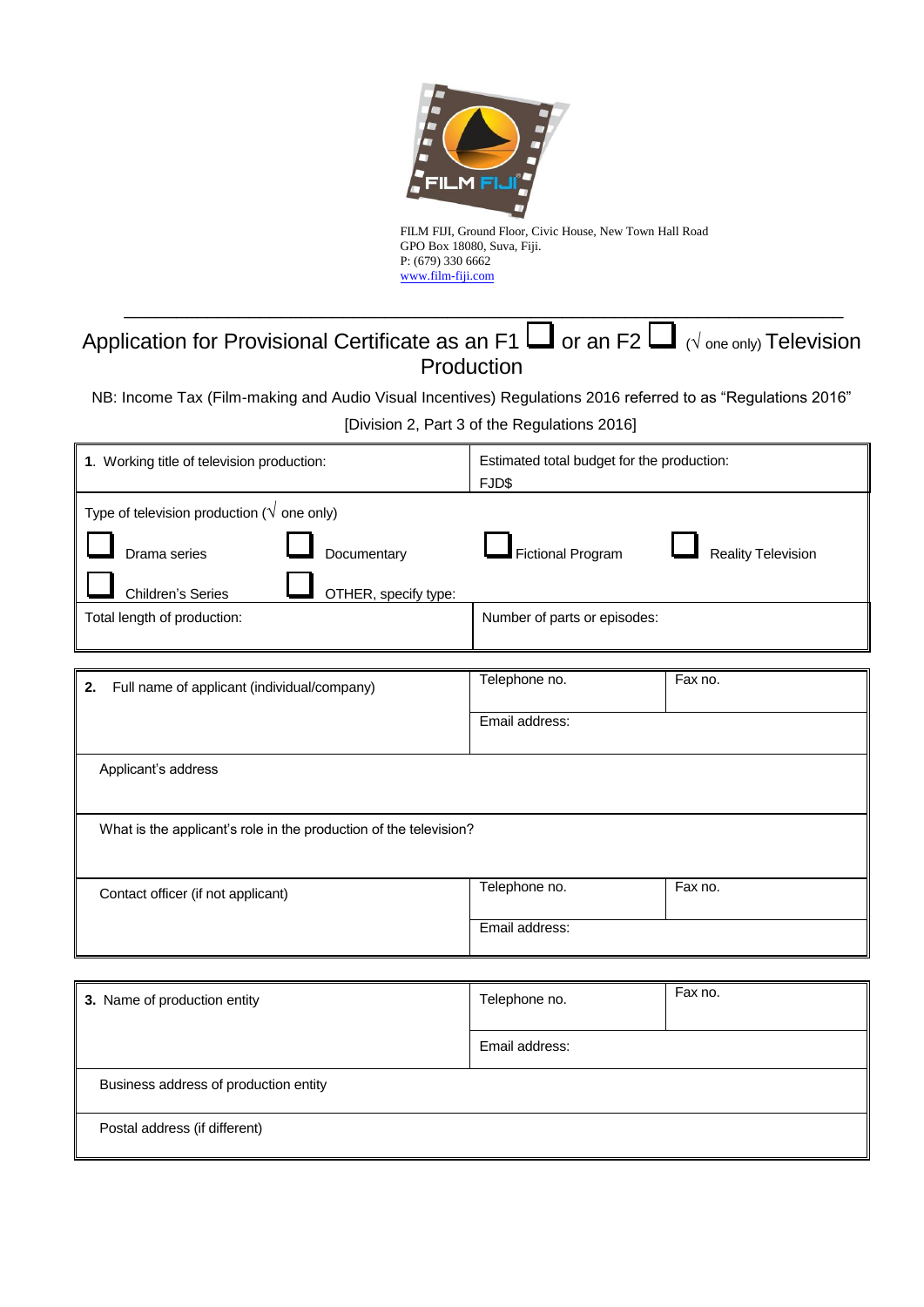#### **ELIGIBLE TELEVISION PRODUCTION**: F1 and F2 QUALIFICATIONS

**4.** Will 100% of the production budget be deposited in an audio-visual account prior to the commencement of the production? (section 37(a))

|                   | $\Box$ YES |
|-------------------|------------|
| $\blacksquare$ NO |            |
|                   |            |

**5**. If already in pre-production, has the audio-visual production levy been paid? (section 37(c))

NO **Leader Contains the Containing Section** Press

**6.** If NO, will it be paid on the first day of pre-production, or financing – whichever is the sooner? (section 37(c))

| $\Box$ NO | $\mathbf{I}$ and $\mathbf{I}$ | <b>YES</b> |  |
|-----------|-------------------------------|------------|--|
|           |                               |            |  |

**7.** Are there any scenes or characters in the television production that may be deemed by Film Fiji to be culturally derogative in its portrayal of the Fiji Islands or the people of the Fiji Islands? (section 37(e))

ľ

NO **Letter the second contract of the second version of the second version in the second version in the second** If YES, please outline briefly below the scene/character and your justification for its inclusion in the television

| <b>Scene / Character</b> | <b>Justification</b> |
|--------------------------|----------------------|
|                          |                      |
|                          |                      |
|                          |                      |

**8**. Do you agree to complete this production within 24 months from the granting of the Provisional Certificate? (section37(g)(v))

If NO, please outline your request for the F to consider an extension.

| 9a).        | Has commercial distribution been established in Fiji? (section 38 & 39 (1)(a))                                            |                    |                 |
|-------------|---------------------------------------------------------------------------------------------------------------------------|--------------------|-----------------|
| <b>NO</b>   |                                                                                                                           | <b>YES</b>         |                 |
|             | Please indicate how many international markets have been established for commercial distribution? (section 38 & 39(1)(a)) |                    |                 |
|             | and please provide supporting documentation                                                                               |                    |                 |
|             | If international markets have not yet been established, do you intend to broadcast the television by way of:              |                    |                 |
|             |                                                                                                                           |                    |                 |
| Free to air | Pay, satellite or cable                                                                                                   | Internet Broadcast | Direct to Video |
|             | Attach supporting documentation from exhibitions/distributors if available.                                               |                    |                 |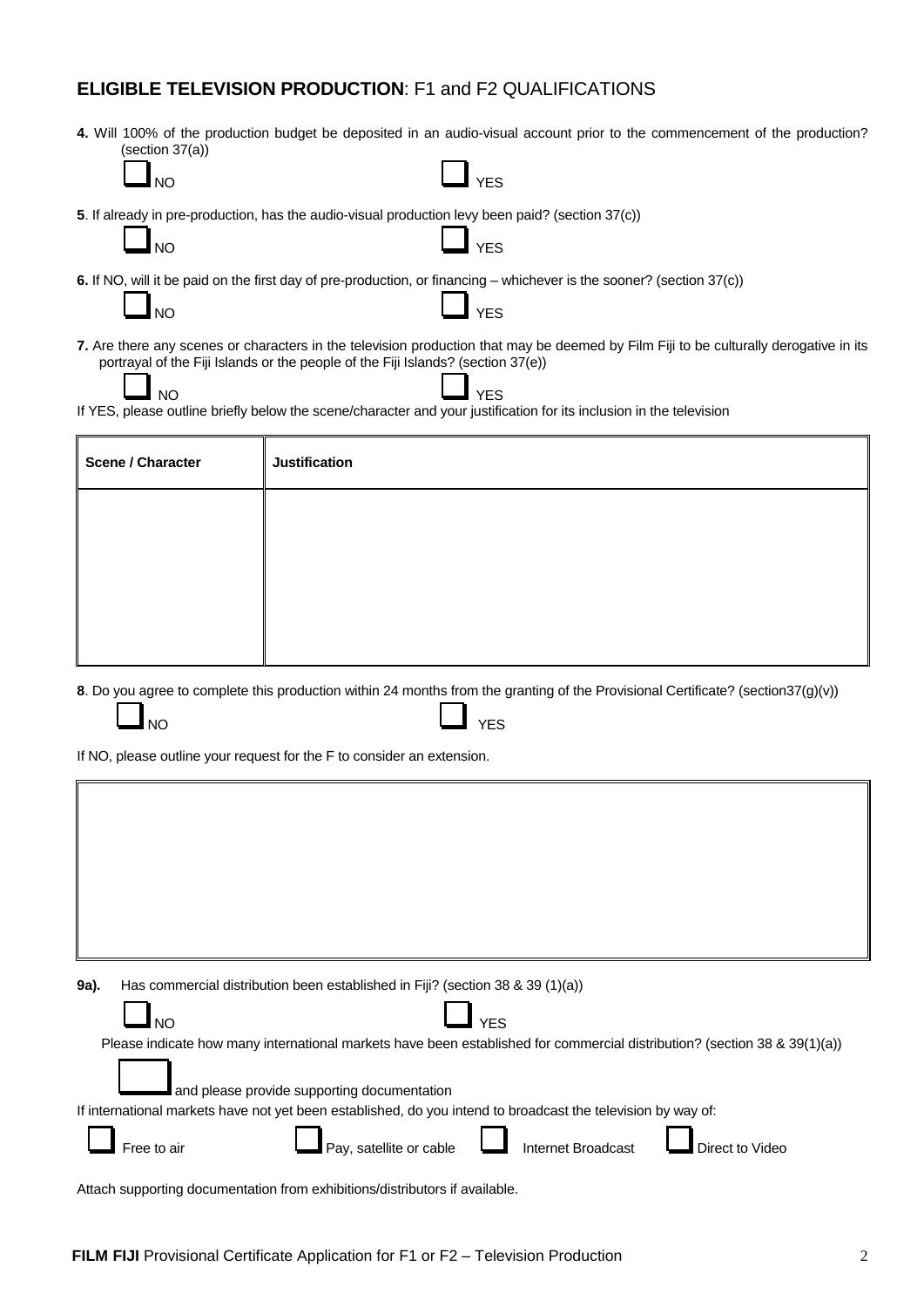| 9b) | Please indicate the minimum return expected from international distribution and attach full estimates: |  |  |  |
|-----|--------------------------------------------------------------------------------------------------------|--|--|--|
|-----|--------------------------------------------------------------------------------------------------------|--|--|--|

**10.** Will the principal purpose of the television production or any part of the television production be the PROMOTION in any way of a product or service or the image and reputation of a business, institution, organisation or group?

| <b>NO</b> | YES - if YES, outline promotional aspect:. |
|-----------|--------------------------------------------|
|           |                                            |
|           |                                            |
|           |                                            |

**11**. Will the television production or any part of the television production be SPONSORED OR COMMISSIONED by any business, institution, organisation or group?

| <b>NO</b> | ■ YES - if YES, outline details including name of organisation etc: |
|-----------|---------------------------------------------------------------------|
|           |                                                                     |
|           |                                                                     |
|           |                                                                     |
|           |                                                                     |
|           |                                                                     |

**12.** Will the television production contain any RECORD OF A PUBLIC EVENT, in whole or in part, including sporting activity, theatrical performance, artistic performance or any other activity, performance or event? (section 17(c))

NO **NO** NO **WES** - if YES, describe the public event(s) and indicate the percentage of principal photography represented by the event(s):

| $\%$ |
|------|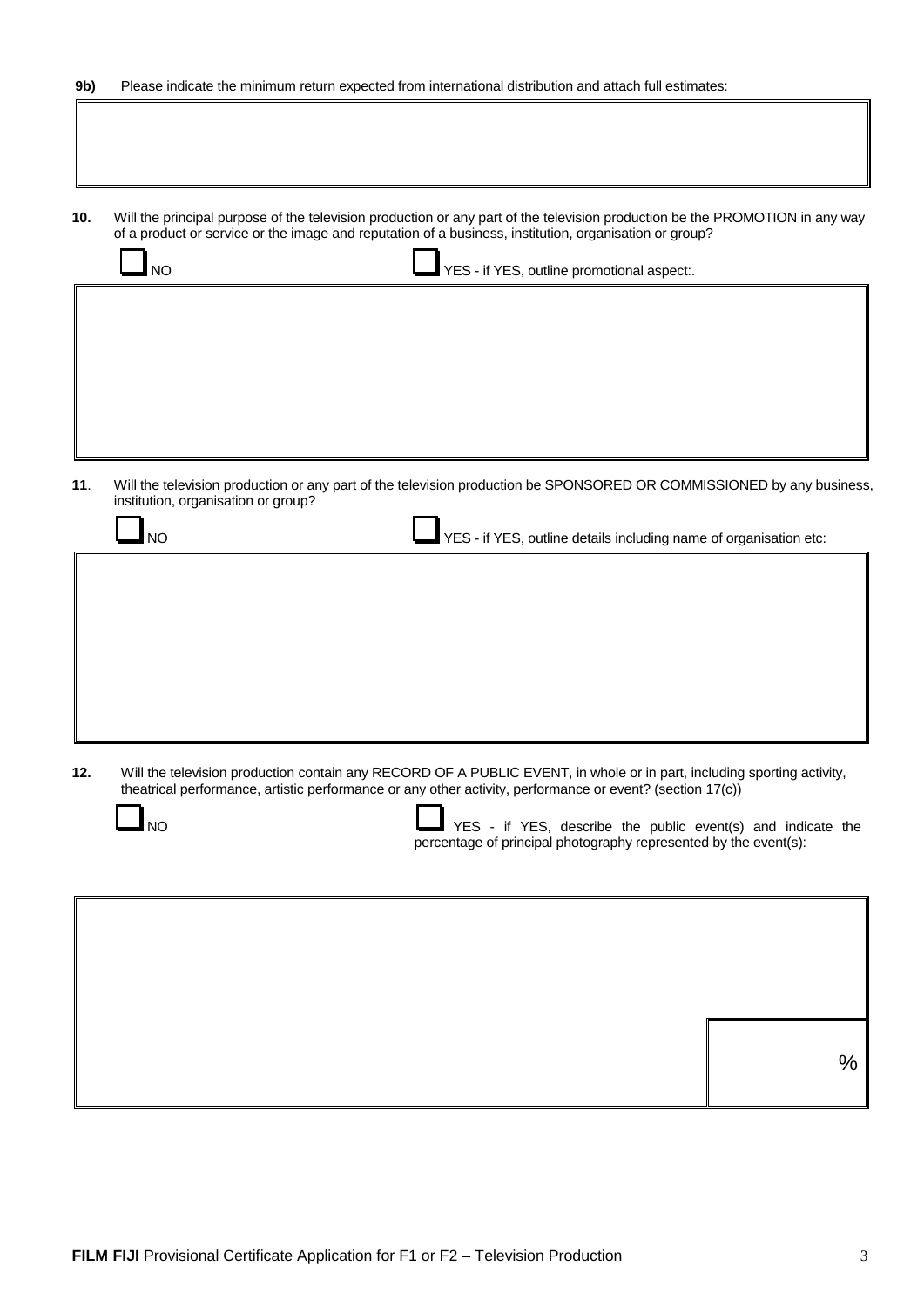#### FIJIAN TELEVISION PRODUCTION

**13.** Briefly describe the subject matter of the proposed television production.

**14.** If applicable (i.e. drama/fictional production), list the nationality of PRINCIPAL CHARACTERS portrayed in the script (this does not refer to the cast).

| <b>Character Portrayed</b> | Nationality | <b>Character Portrayed</b> | Nationality |
|----------------------------|-------------|----------------------------|-------------|
|                            |             |                            |             |
|                            |             |                            |             |
|                            |             |                            |             |
|                            |             |                            |             |
|                            |             |                            |             |
|                            |             |                            |             |
|                            |             |                            |             |
|                            |             |                            |             |

**15.** Will there be any NON-FIJIAN SETTINGS in the script (this does not refer to the location for shooting)?



NO NO RES - if YES, what percentage of the television production will be set outside Fiji? Describe the settings.

**16.** Who originated the series / concept / script?

| <b>Name</b> | <b>Nationality</b> | <b>Country of Residency</b><br>for last two years (from<br>date of application) if not<br>Fiji | Periods and dates of residency |
|-------------|--------------------|------------------------------------------------------------------------------------------------|--------------------------------|
|             |                    |                                                                                                |                                |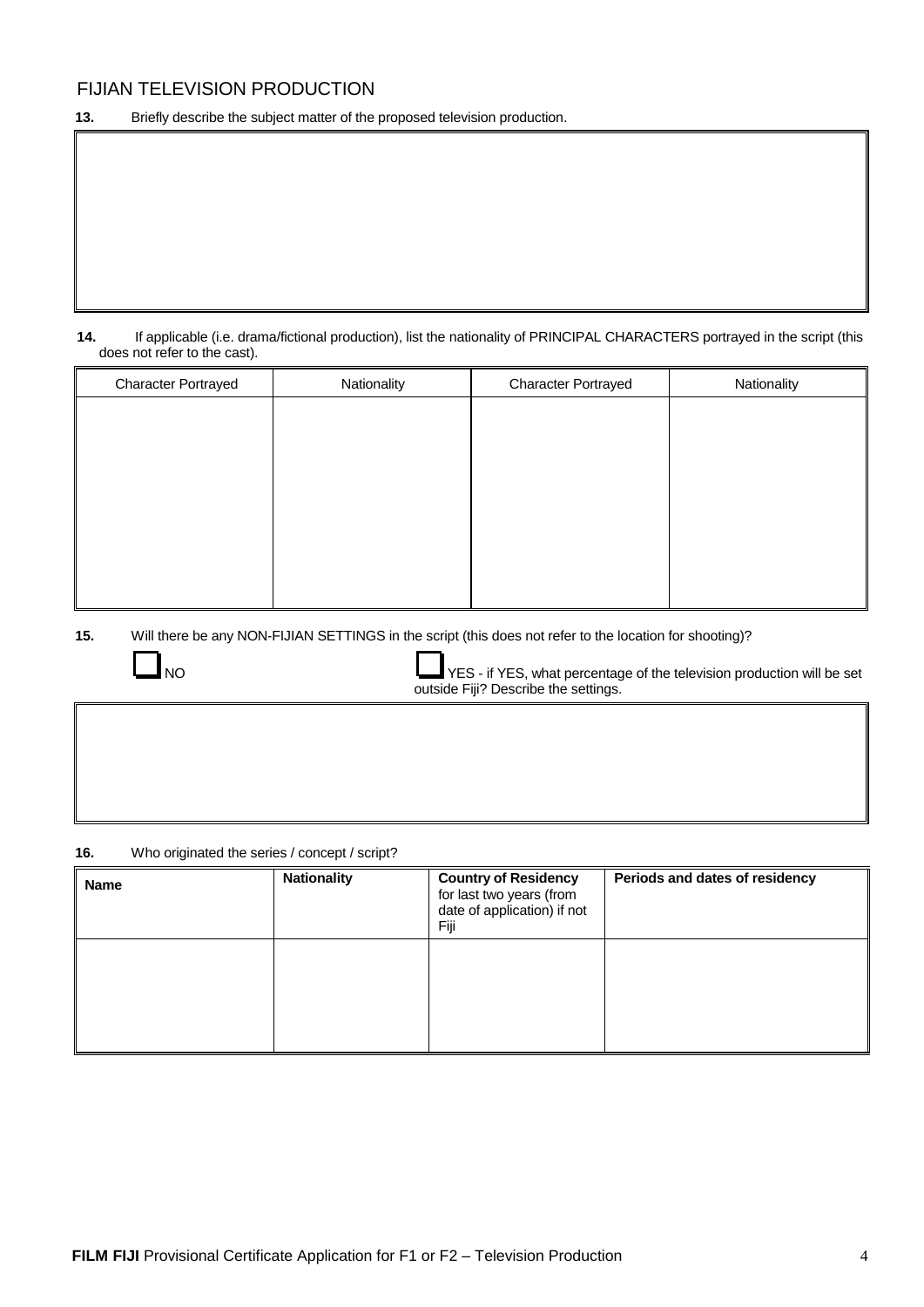**17.** Is the script/treatment based on source material eg novel, short-story, play, existing script or research material OTHER THAN THE WORK OF THE SCRIPTWRITER NAMED IN 16 above?

| <b>NO</b>                         | YES - if YES, attach copy of the material and state: |                    |
|-----------------------------------|------------------------------------------------------|--------------------|
| Title of existing source material | Author's name                                        | <b>Nationality</b> |
|                                   |                                                      |                    |
|                                   |                                                      |                    |

Place of residence for last two years (from date of application) if **NOT** Fiji.

| Country | <b>Periods and Dates of Residency</b> |  |
|---------|---------------------------------------|--|
|         |                                       |  |
|         |                                       |  |
|         |                                       |  |

 $\mathbf{r}$ 

**18.** Has any NON-FIJIAN PERSON contributed directly to the development of the script or treatment?

| NO   |                                                                                                                                                     | $\blacksquare$ YES - if YES, state contributor's: |  |
|------|-----------------------------------------------------------------------------------------------------------------------------------------------------|---------------------------------------------------|--|
| Name | <b>Nationality</b><br><b>Country of Residency for last</b><br>Periods and dates of residency<br>two years (from date of<br>application) if not Fiji |                                                   |  |
|      |                                                                                                                                                     |                                                   |  |

Nature of contribution

 $\blacksquare$ ÷.

**19.** Is any non-Fijian person/entity and/or non-Fijian resident or their agent or associate entitled to receive, or has received, any PAYMENT IN CONNECTION WITH THE ACQUISITION, DEVELOPMENT OR EXPLOITATION OF THE CONCEPT FOR THE TELEVISION PRODUCTION OR ITS SCRIPT/TREATMENT?

| NO          |                    | $\blacksquare$ YES - if YES, state:                                                         |                                |
|-------------|--------------------|---------------------------------------------------------------------------------------------|--------------------------------|
| <b>Name</b> | <b>Nationality</b> | <b>Country of Residency for last</b><br>two years (from date of<br>application) if not Fiji | Periods and dates of residency |
|             |                    |                                                                                             |                                |

AMOUNT of payment made or to be made and PURPOSE of payment. Please attach a copy of any relevant agreement

| \$      |  |
|---------|--|
| Purpose |  |
|         |  |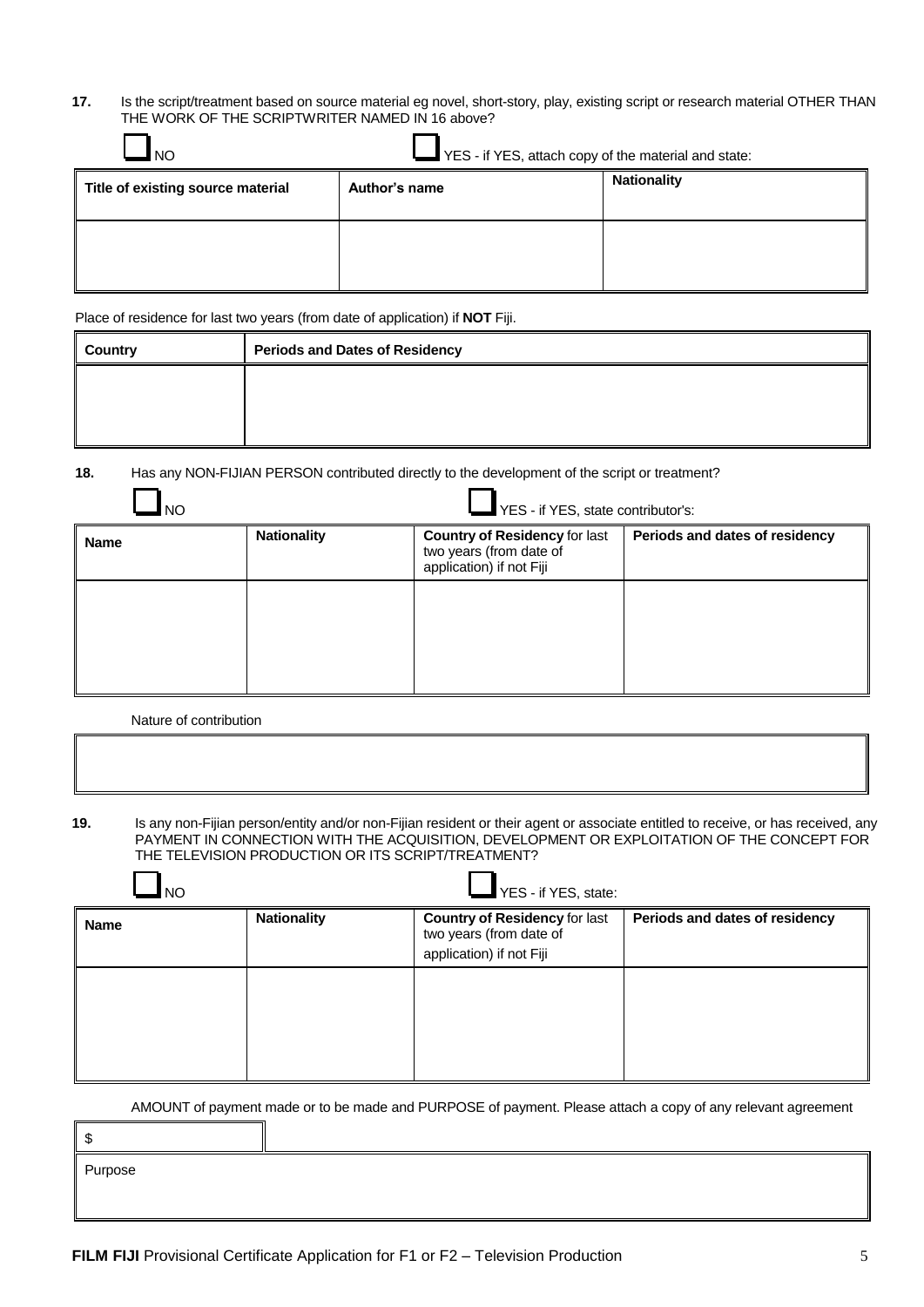**20.** Will ANY STAGE OF THE PRODUCTION of the television, including rushes processing, take place outside Fiji?

| NO                                | YES - if YES, complete the following table noting the number of<br>weeks spent outside Fiji in any production stage. |                              |                                                                                                                                   |
|-----------------------------------|----------------------------------------------------------------------------------------------------------------------|------------------------------|-----------------------------------------------------------------------------------------------------------------------------------|
| <b>Production stage</b>           | <b>Total projected</b><br>duration in weeks                                                                          | <b>Weeks outside</b><br>Fiji | <b>Location outside Fiji</b>                                                                                                      |
| Research and<br>development       |                                                                                                                      |                              |                                                                                                                                   |
| Pre-production                    |                                                                                                                      |                              |                                                                                                                                   |
| Principal photography             |                                                                                                                      |                              |                                                                                                                                   |
| Post production                   |                                                                                                                      |                              |                                                                                                                                   |
| <b>TOTAL</b>                      |                                                                                                                      |                              |                                                                                                                                   |
| 21.                               | If any stage of the production of the television is to take place outside Fiji give reasons for this.                |                              |                                                                                                                                   |
|                                   |                                                                                                                      |                              |                                                                                                                                   |
|                                   |                                                                                                                      |                              |                                                                                                                                   |
|                                   |                                                                                                                      |                              |                                                                                                                                   |
| 22.                               |                                                                                                                      |                              | If any processing of the rushes of the television is to take place outside Fiji give reasons for this and location of processing. |
|                                   |                                                                                                                      |                              |                                                                                                                                   |
|                                   |                                                                                                                      |                              |                                                                                                                                   |
|                                   |                                                                                                                      |                              |                                                                                                                                   |
|                                   |                                                                                                                      |                              |                                                                                                                                   |
| 23.                               | Complete the CAST LIST attached at SCHEDULE '1'.                                                                     |                              |                                                                                                                                   |
| 24.                               | Complete the CREW LIST attached at SCHEDULE '2'.                                                                     |                              |                                                                                                                                   |
| Type of Production entity.<br>25. |                                                                                                                      |                              |                                                                                                                                   |
| Person                            | Company                                                                                                              | Partnership                  | Other - (describe below)                                                                                                          |

**26.** Where the production entity is a COMPANY complete **SCHEDULE '3'**.

**27.** Where the production entity is a PARTNERSHIP complete **SCHEDULE '4'**.

#### **28.** Who are, or will be, THE BENEFICIAL OWNERS OF THE COPYRIGHT in the television production?

| Copyright owners | <b>Nationality</b> | <b>Place of residence</b> |
|------------------|--------------------|---------------------------|
|                  |                    |                           |
|                  |                    |                           |
|                  |                    |                           |
|                  |                    |                           |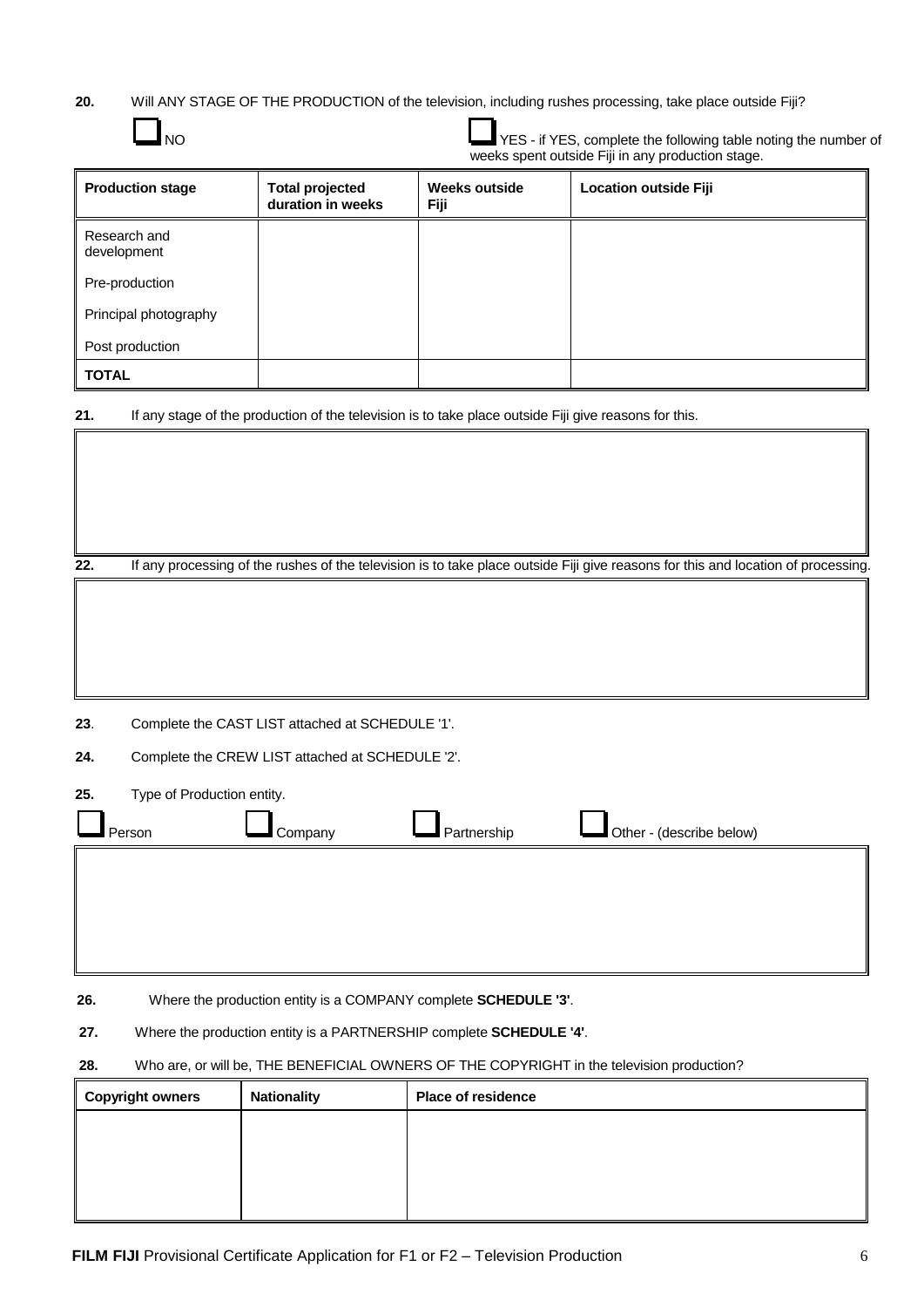| 29. | If copyright owners are not known, is ANY NON-FIJIAN OWNERSHIP to be considered? |
|-----|----------------------------------------------------------------------------------|
|-----|----------------------------------------------------------------------------------|

| <b>NO</b> | YES - if YES, give relevant details: |
|-----------|--------------------------------------|
|           |                                      |
|           |                                      |

#### **BUDGET**

**30**. Have you attached the complete budget?

NO LAND DESCRIPTION OF THE VEST OF THE VEST OF THE VEST OF THE VEST OF THE VEST OF THE VEST OF THE VEST OF THE

Give all sources of funds, both Fijian and non-Fijian, to be used in making the television production, INCLUDING GRANTS, INVESTMENTS, LOANS AND GUARANTEES:

| Source of funds | Type of support     | Amount \$ |
|-----------------|---------------------|-----------|
|                 |                     |           |
|                 |                     |           |
|                 |                     |           |
|                 |                     |           |
|                 |                     |           |
|                 |                     |           |
|                 | <b>TOTAL BUDGET</b> |           |

**31.** If sources of funds other than Fiji Islands investors are not known, have any non-Fiji Islands persons or entities been approached or are to be considered as contributors to the funding of the television production.

| NO <sub>1</sub> | YES - if YES, give details. |
|-----------------|-----------------------------|
|                 |                             |

**32.** Will there be any NON-CASH CONTRIBUTIONS to the making of the television production e.g. use of studios, air tickets, use of facilities, deferred payments etc?

| NΩ                                    | YES - if YES, list and describe contributions by non-Fijian<br>persons/entities and also Fijian persons/entities. |
|---------------------------------------|-------------------------------------------------------------------------------------------------------------------|
| NAME of Fiji Islands Person or Entity | Nature of Non-cash Contributions                                                                                  |

| NAME of Non-Fiji Islands Person or Entity | Nature of Non-cash Contributions |
|-------------------------------------------|----------------------------------|
|                                           |                                  |
|                                           |                                  |
|                                           |                                  |
|                                           |                                  |
|                                           |                                  |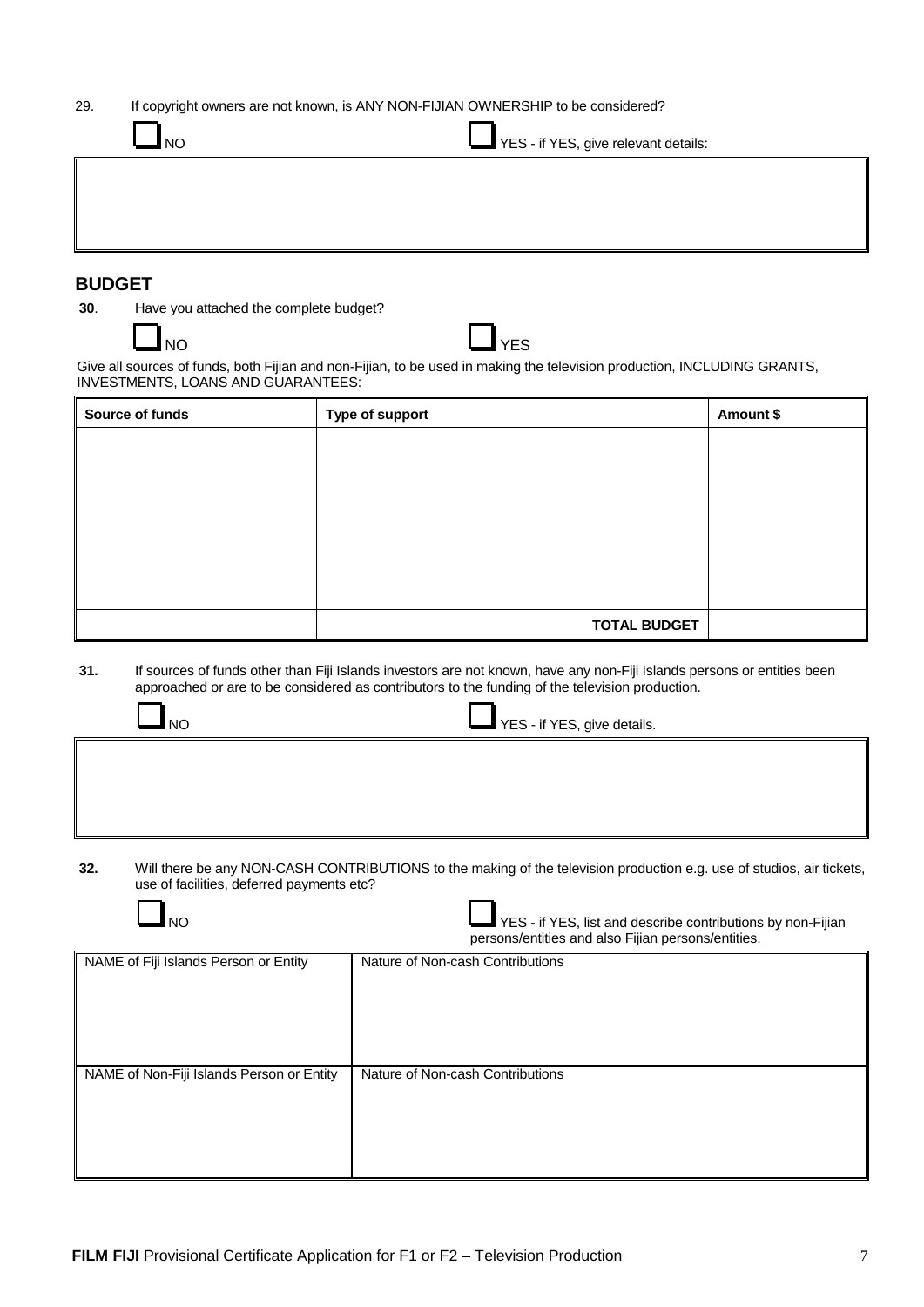**33.** Will any part of the budget be spent outside Fiji, including financial settlements made in Fiji for services provided outside Fiji, or be used to meet the cost of NON-FIJI ISLANDS ELEMENTS in the television production? (e.g. payments to non-Fiji Island script writers, cast or crew, overseas travel, internal travel in foreign countries, accommodation, purchase of story and television rights and completion guarantees).

| $\Box$ NO | $\Box$ YES - if YES, complete the table. |
|-----------|------------------------------------------|

| <b>Budget Item</b>         | Amount \$ | <b>Country of Expenditure</b> |
|----------------------------|-----------|-------------------------------|
|                            |           |                               |
|                            |           |                               |
|                            |           |                               |
|                            |           |                               |
|                            |           |                               |
|                            |           |                               |
| TOTAL OVERSEAS EXPENDITURE |           |                               |

**34.** What is the percentage of overseas expenditure to the total budget.

|--|

**35**. Will any non-resident person or their agent or associate (including script writers, cast or crew) share in the profit of the television or its related rights?

| <b>NO</b>             | YES - if YES, complete the table.                   |                         |  |
|-----------------------|-----------------------------------------------------|-------------------------|--|
| Name of person/entity | Nationality and place of<br>residence/incorporation | Details of profit share |  |
|                       |                                                     |                         |  |
|                       |                                                     |                         |  |
|                       |                                                     |                         |  |

**36.** Will any non-resident person or their agent or associate other than persons listed as Crew Members, in Schedule 2 HAVE ANY RIGHTS, including the right to be consulted, to veto, or to give approval with respect to the script, cast and crew, music and edit mix, budget items, copyright in the television or its exploitation? This includes any such rights under distribution agreements.



Ŧ. г

| NΟ | YES - If YES, give details of such rights and attach copies of |
|----|----------------------------------------------------------------|
|    | any relevant agreements (signed copies of agreements should be |
|    | provided as soon as practicable):                              |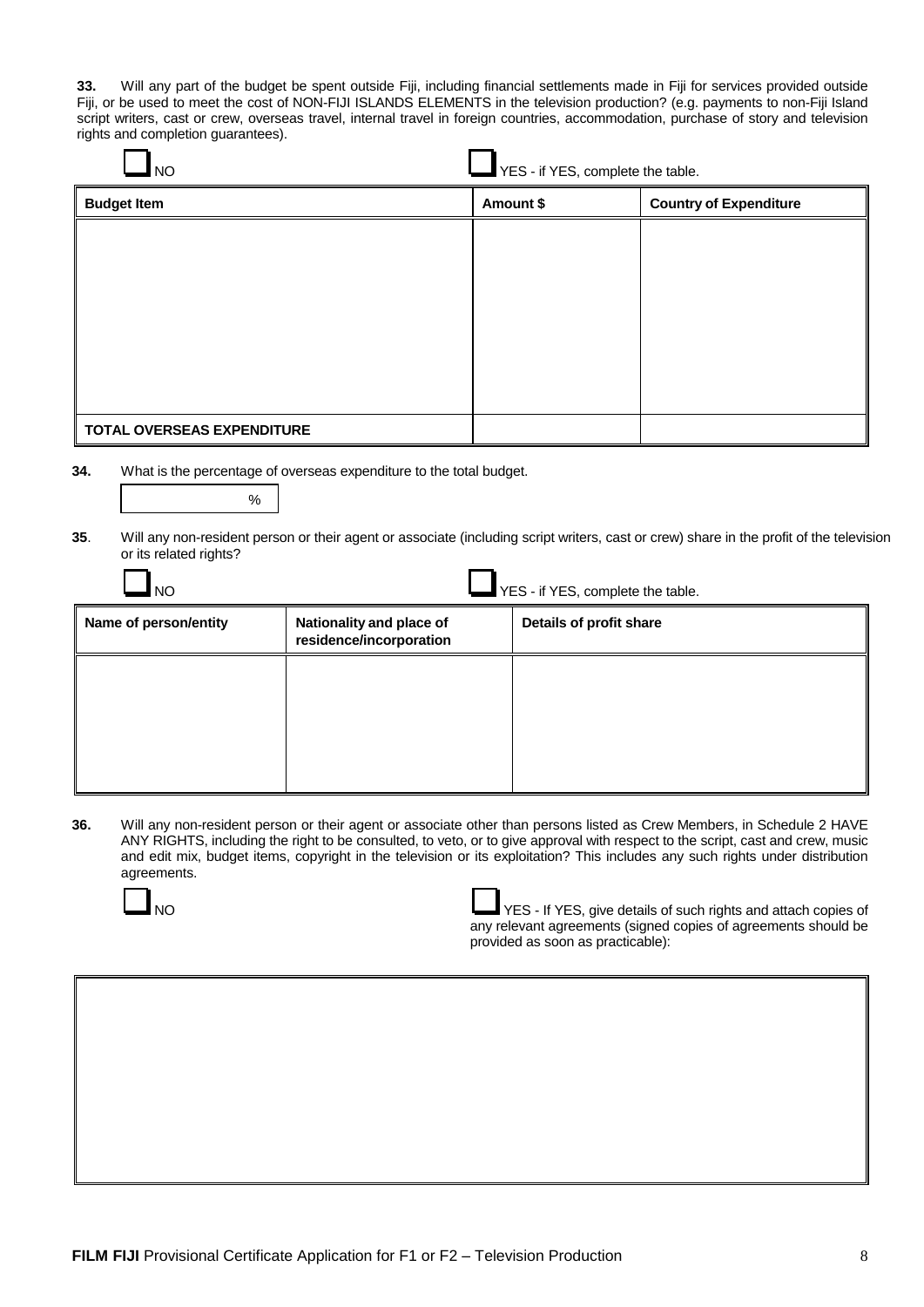**37.** Where RIGHTS ARE OR WILL BE GIVEN in Q 35 a non-Fiji Islands person/entity and/or non-Fiji Islands resident or their agent or associate, state:

| <b>Name</b> | <b>Nationality</b> | <b>Country of Residency</b><br>for last two years (from<br>date of application) if not<br>Fiii | Periods and dates of residency |
|-------------|--------------------|------------------------------------------------------------------------------------------------|--------------------------------|
|             |                    |                                                                                                |                                |

**38.** Have you obtained a completion bond from a company at arm's length to the production company and approved by the Film Fiji as an acceptable completion bond company? (para 37(g)).

- NO WEST WAS CONSUMED TO A VEST OF A SERIES OF A VEST OF A SERIES OF A VEST OF A SERIES OF A VEST OF A SERIES OF A VEST OF A VEST OF A VEST OF A VEST OF A VEST OF A VEST OF A VEST OF A VEST OF A VEST OF A VEST OF A VEST OF
- **39.** Have you attached a completion bond certificate confirming compliance with paragraphs 37(h) (i), (ii), (iii), (iv), (v), (vi) of the Regulations? (para 371 (g)).

| NΟ |  | $\Box$ YES |
|----|--|------------|
|    |  |            |

#### ATTACHMENTS CHECKLIST **√** If attached

Justification for non-Fiji Islands elements

Description of Fiji Islands perspective for television productions shot outside Fiji.

Script or synopsis *[OR]* Treatment for documentaries

Full budget with top sheet budget summary.

Completion Bond Certificate (Q40)

Application Fee

**POSSIBLE** Applicants should attach ANY FURTHER INFORMATION that could be regarded as relevant in determining if the production is a Qualifying Fiji Islands Television Production.



Documentation at question 10 **Leapene** Copy of Source Material at question 18 Agreement at question 20 **Agreement at question 37** Agreements at Schedule 1. Agreements at Schedule 2.

#### APPLICANT'S SIGNATURE *(para 20)*

I HEREBY apply to the Film Fiji for a **Provisional Certificate** for the purposes of Division 2 of Part III of the Income Tax (Film-making and Audio Visual Incentives) Regulations 2016.

Applicant's signature Date

Please mail to: **Film Fiji** Ground Floor Civic House Victoria Parade, PO Box 18080 Suva, Fiji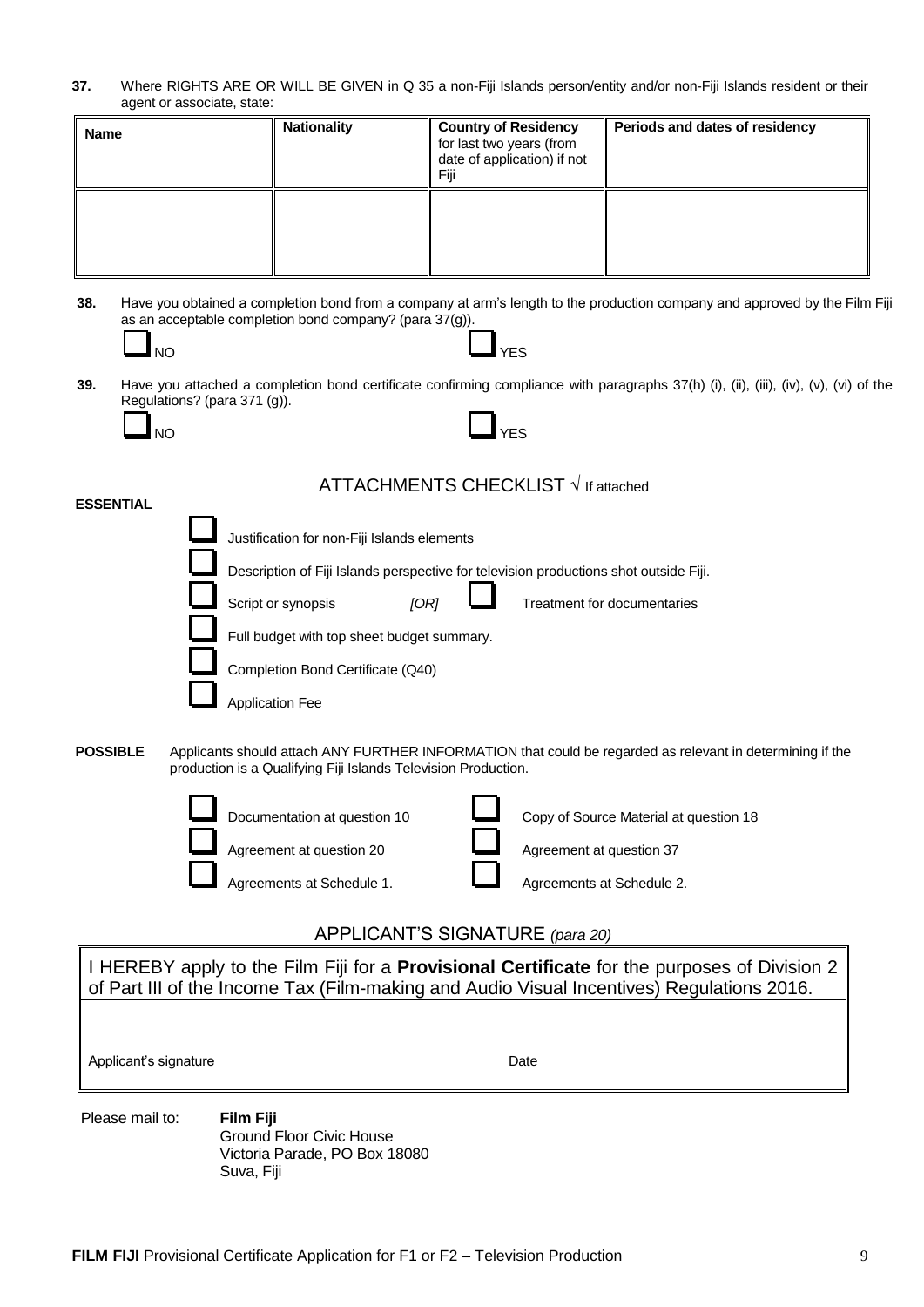### **SCHEDULE 1—DETAILS OF SELECTED/PROPOSED CAST MEMBERS** (Q 23 refers)

(Identify principal cast by letter 'P' after the name) - **Note: In case of animated televisions cast includes voices.**

| <b>Name</b> | <b>Nationality</b> | Place(s) of residence for last two years<br>(from date of application) if NOT Fiji | Character<br>Portrayed |
|-------------|--------------------|------------------------------------------------------------------------------------|------------------------|
|             |                    |                                                                                    |                        |
|             |                    |                                                                                    |                        |
|             |                    |                                                                                    |                        |
|             |                    |                                                                                    |                        |
|             |                    |                                                                                    |                        |
|             |                    |                                                                                    |                        |
|             |                    |                                                                                    |                        |
|             |                    |                                                                                    |                        |
|             |                    |                                                                                    |                        |
|             |                    |                                                                                    |                        |
|             |                    |                                                                                    |                        |
|             |                    | If cast members unknown will they be Fijian?<br>YES/NO -                           |                        |

For a cast member (selected or proposed) who is NOT a Fijian citizen AND whose habitual place of residence and work for the last two years (from date of application) has NOT been Fiji, give reasons for the choice of that person. Attach copies of agreements, if available.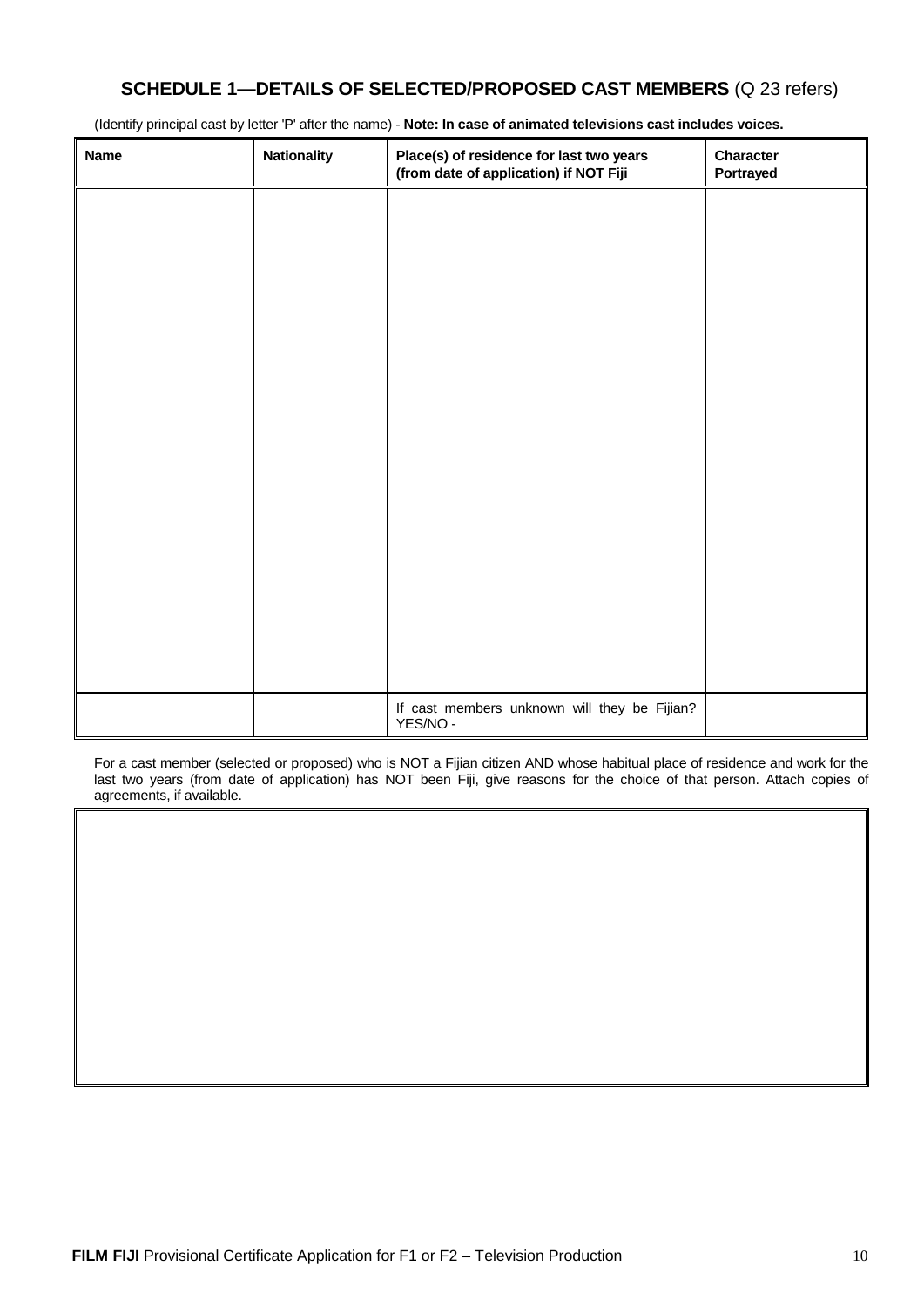| Position                   | <b>Name</b> | <b>Nationality</b>                                                 |
|----------------------------|-------------|--------------------------------------------------------------------|
| Producer(s)*               |             |                                                                    |
|                            |             |                                                                    |
| Associate Producer         |             |                                                                    |
| <b>Executive Producer</b>  |             |                                                                    |
| Director*                  |             |                                                                    |
| Director of Photography    |             |                                                                    |
| Composer                   |             |                                                                    |
| <b>Musical Director</b>    |             |                                                                    |
| Art Director               |             |                                                                    |
| <b>Production Designer</b> |             |                                                                    |
| Editor                     |             |                                                                    |
| Sound Mixer                |             |                                                                    |
| Narrator*                  |             |                                                                    |
| Presenter*                 |             |                                                                    |
| Cameramen*                 |             |                                                                    |
| Sound Recordist            |             |                                                                    |
| <b>SCRIPT EDITOR</b>       |             |                                                                    |
|                            |             |                                                                    |
| Other                      |             |                                                                    |
|                            |             |                                                                    |
|                            |             |                                                                    |
|                            |             |                                                                    |
|                            |             | If crew members are unknown will they be<br>Fijian? YES YES YES/NO |

## **SCHEDULE 2—DETAILS OF SELECTED/PROPOSED CREW MEMBERS** (Q 24 refers)

\* *NOTE Identification essential for documentary televisions to be shot outside Fiji.*

For a crew member (selected or proposed) who is NOT an Fijian citizen AND whose habitual place of residence and work for the last two years (from date of application) has NOT been Fiji, give reasons for the choice of that person. Attach copies of agreements, if available.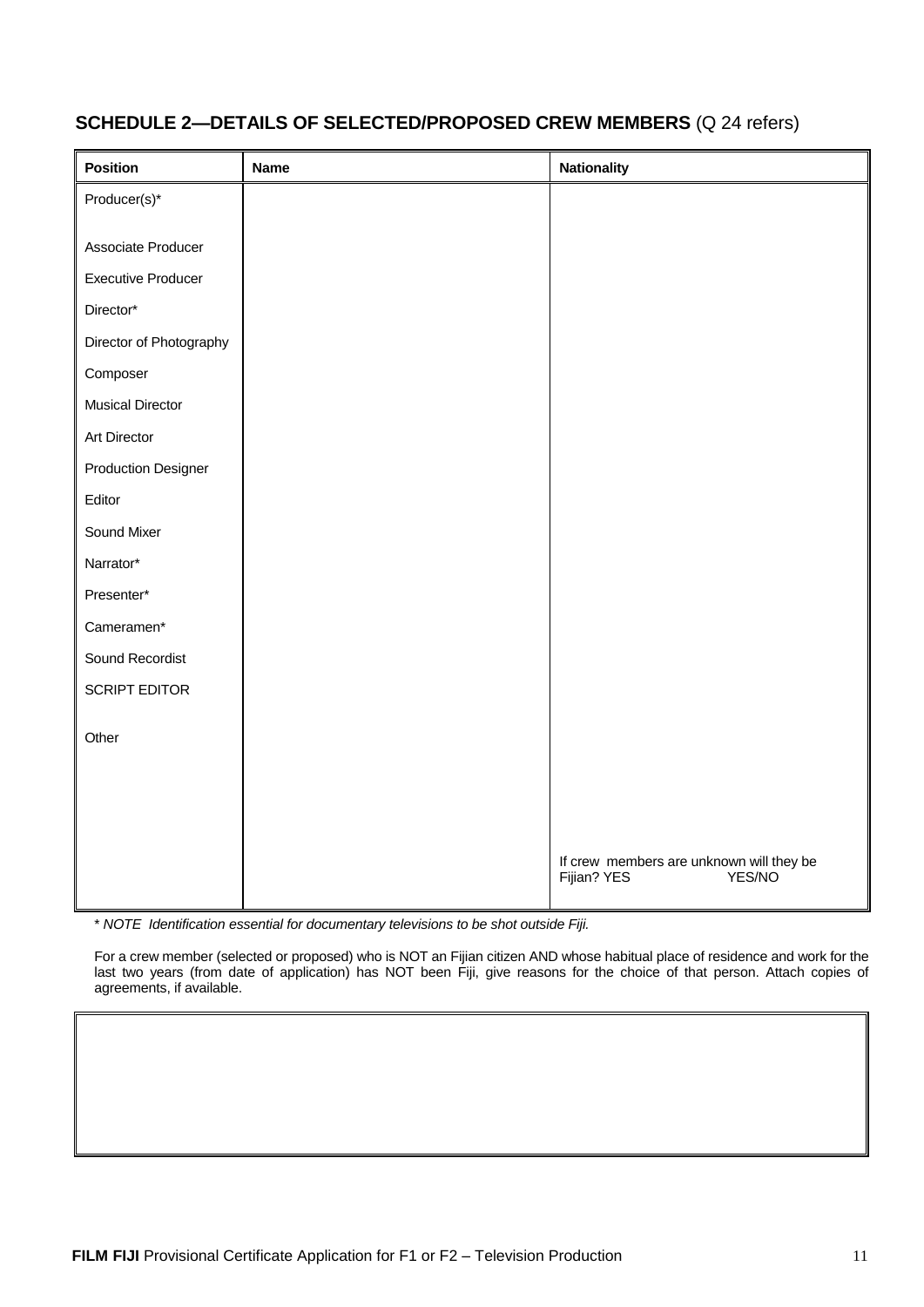#### **SCHEDULE 3—THE PRODUCTION ENTITY, IF A COMPANY OR PROPOSED COMPANY** (Q 26 refers)

 NOTE: If the beneficial owner of the Production Entity is a Public Company, only non-Fijian beneficial ownership need be specified.

| <b>Beneficial owners of</b><br>shares in the company | <b>Nationality</b> | Place(s) of residence for last two<br>years (from date of application) if not<br><b>Fiji</b> | % beneficial interest in the<br>company (specify voting power<br>of any non-Fijian interest) |
|------------------------------------------------------|--------------------|----------------------------------------------------------------------------------------------|----------------------------------------------------------------------------------------------|
|                                                      |                    |                                                                                              |                                                                                              |
|                                                      |                    |                                                                                              |                                                                                              |
|                                                      |                    |                                                                                              |                                                                                              |
|                                                      |                    |                                                                                              |                                                                                              |
|                                                      |                    |                                                                                              |                                                                                              |
|                                                      |                    |                                                                                              |                                                                                              |
|                                                      |                    |                                                                                              |                                                                                              |
|                                                      |                    |                                                                                              |                                                                                              |
|                                                      |                    |                                                                                              |                                                                                              |
|                                                      |                    |                                                                                              |                                                                                              |
|                                                      |                    |                                                                                              |                                                                                              |
|                                                      |                    |                                                                                              |                                                                                              |
|                                                      |                    |                                                                                              |                                                                                              |
|                                                      |                    |                                                                                              |                                                                                              |